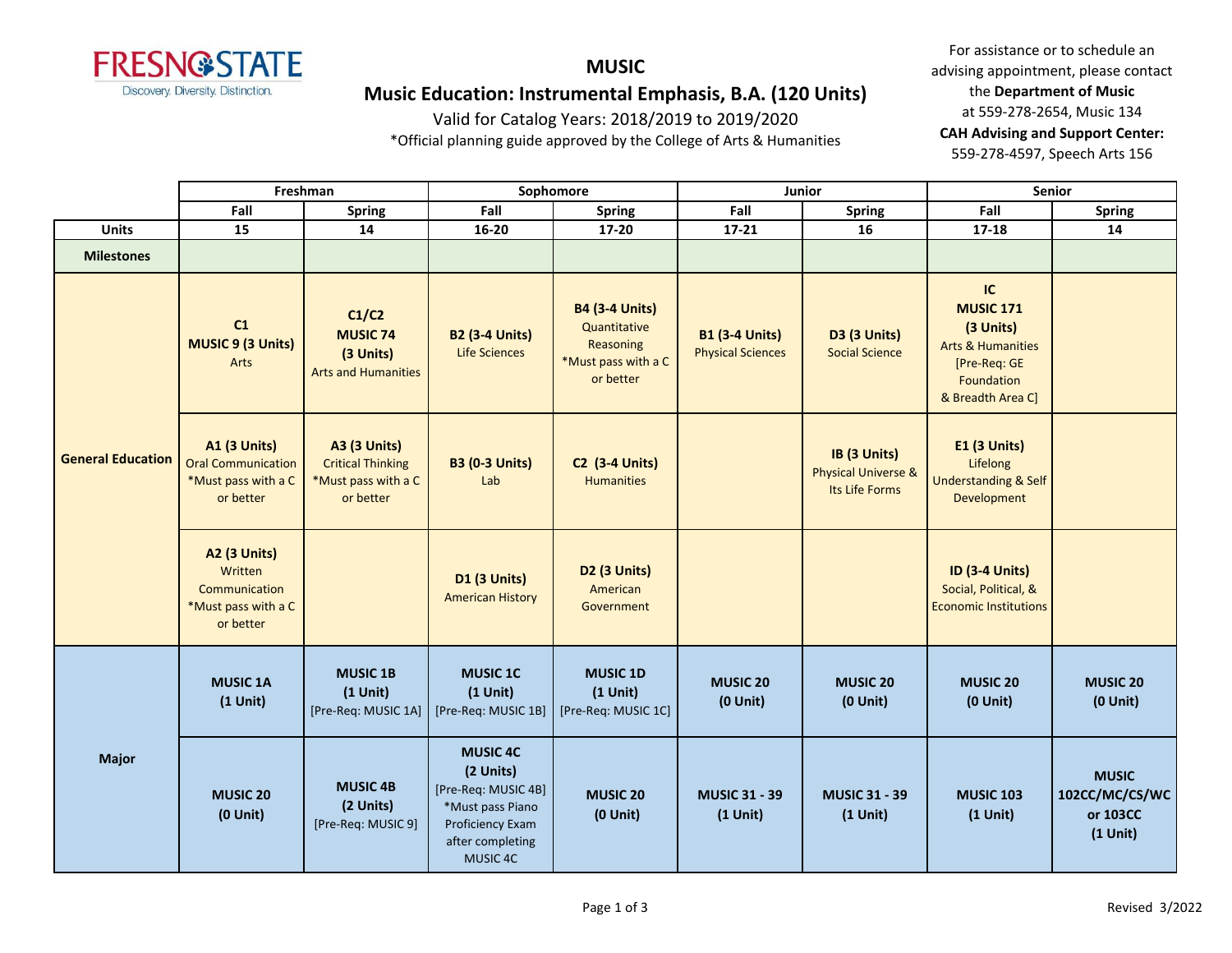

# **MUSIC Music Education: Instrumental Emphasis, B.A. (120 Units)**

Valid for Catalog Years: 2018/2019 to 2019/2020

\*Official planning guide approved by the College of Arts & Humanities

|              | Freshman                                                                          |                                                     | Sophomore                                           |                                                                                                                                                          | Junior                                                                        |                                                                               | <b>Senior</b>                                         |                                                                                                                                                           |
|--------------|-----------------------------------------------------------------------------------|-----------------------------------------------------|-----------------------------------------------------|----------------------------------------------------------------------------------------------------------------------------------------------------------|-------------------------------------------------------------------------------|-------------------------------------------------------------------------------|-------------------------------------------------------|-----------------------------------------------------------------------------------------------------------------------------------------------------------|
|              | Fall                                                                              | <b>Spring</b>                                       | Fall                                                | <b>Spring</b>                                                                                                                                            | Fall                                                                          | <b>Spring</b>                                                                 | Fall                                                  | <b>Spring</b>                                                                                                                                             |
| <b>Units</b> | 15                                                                                | 14                                                  | 16-20                                               | 17-20                                                                                                                                                    | $17 - 21$                                                                     | 16                                                                            | $17 - 18$                                             | 14                                                                                                                                                        |
| <b>Major</b> | <b>MUSIC 31 - 39</b><br>$(1$ Unit)                                                | <b>MUSIC 20</b><br>$(0$ Unit $)$                    | <b>MUSIC 20</b><br>$(0$ Unit $)$                    | <b>MUSIC 31 - 39</b><br>$(1$ Unit)                                                                                                                       | <b>MUSIC 103</b><br>$(1$ Unit)                                                | <b>MUSIC 103</b><br>$(1$ Unit)                                                | <b>MUSIC 119</b><br>$(1$ Unit)<br>[Pre-Req: MUSIC 41] | <b>MUSIC 103</b><br>$(1$ Unit)                                                                                                                            |
|              | <b>MUSIC 40</b><br>(3 Units)<br>[Pre-Req: Concurrent<br>enrollment<br>in MUSIC 9] | <b>MUSIC 31 - 39</b><br>$(1$ Unit)                  | <b>MUSIC 31 - 39</b><br>$(1$ Unit)                  | <b>MUSIC 43</b><br>(3 Units)<br>[Pre-Req: MUSIC 42]                                                                                                      | <b>MUSIC 122A</b><br>(2 Units)<br>[Pre-Req: MUSIC 41]                         | <b>MUSIC 124A</b><br>(2 Units)<br>[Pre-Req: MUSIC 41]                         | <b>MUSIC 126</b><br>(2 Units)<br>[Pre-Req: MUSIC 41]  | <b>MUSIC 127A</b><br>(2 Units)<br>[Pre-Req: MUSIC 41]                                                                                                     |
|              | <b>MUSIC 103</b><br>$(1$ Unit)                                                    | <b>MUSIC 41</b><br>(3 Units)<br>[Pre-Req: MUSIC 40] | <b>MUSIC 42</b><br>(3 Units)<br>[Pre-Req: MUSIC 41] | <b>MUSIC 103</b><br>$(1$ Unit)                                                                                                                           | <b>MUSIC 154</b><br>(3 Units)<br>[Pre-Req: MUSIC 41;<br>Piano Proficiency]    | <b>MUSIC 161B</b><br>(3 Units)<br>[Pre-Req: MUSIC 41,<br>74; Junior standing] | <b>MUSIC 131 - 139</b><br>$(1$ Unit)                  | <b>MUSIC 131 - 139</b><br>$(1$ Unit)                                                                                                                      |
|              |                                                                                   | <b>MUSIC 103</b><br>$(1$ Unit)                      | <b>MUSIC 58</b><br>(2 Units)<br>[Pre-Req: MUSIC 41] | <b>MUSIC 158A</b><br>or 158B<br>(2 Units)<br>[Pre-Req: MUSIC 58]<br>*Must pass<br>Conducting<br>Proficiency Exam<br>after completing<br><b>MUSIC 158</b> | <b>MUSIC 159</b><br>(2 Units)<br>[Pre-Req: MUSIC 41]<br>*FALL ONLY            |                                                                               |                                                       | <b>MUSIC 169</b><br>(2 Units)<br>[Pre-Req: MUSIC 43,<br>158A, or 158B; MUSIC<br>121, 122A, 124A, 126,<br>127A; Conducting<br>Proficiency]<br>*SPRING ONLY |
|              |                                                                                   | <b>Jury I</b><br>$(0$ Unit $)$                      | <b>MUSIC 103</b><br>$(1$ Unit)                      | Jury II<br>$(0$ Unit $)$<br>[Pre-Req: Piano<br>Proficiency; MUSIC<br>1B                                                                                  | <b>MUSIC 161A</b><br>(3 Units)<br>[Pre-Req: MUSIC 41,<br>74; Junior standing] |                                                                               |                                                       | <b>MUSIC 179</b><br>(2 Units)<br>[Pre-Req: Piano<br>Proficiency; MUSIC<br>43, 158A, or 158B]                                                              |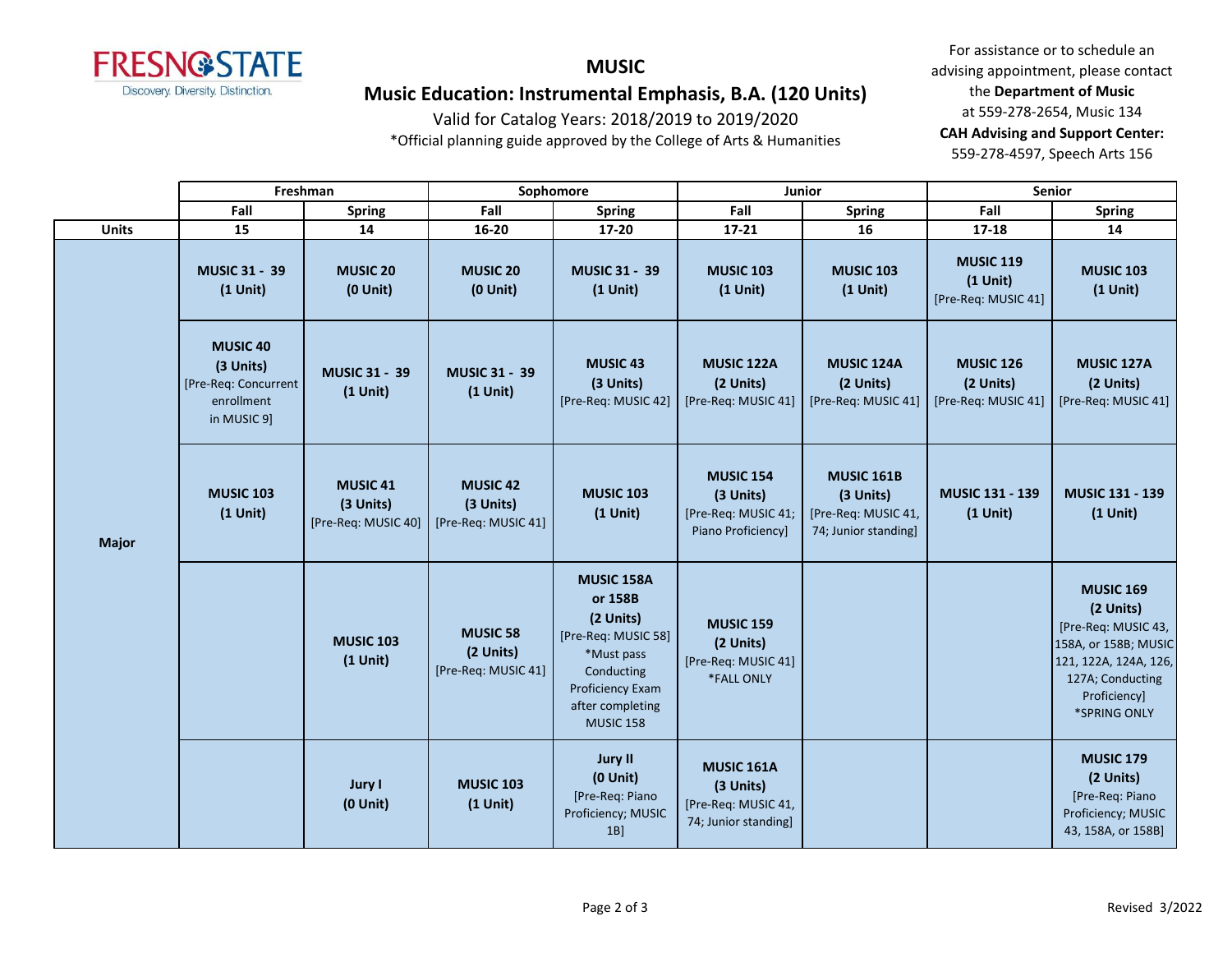

### **MUSIC Music Education: Instrumental Emphasis, B.A. (120 Units)**

Valid for Catalog Years: 2018/2019 to 2019/2020

\*Official planning guide approved by the College of Arts & Humanities

For assistance or to schedule an advising appointment, please contact the **Department of Music** at 559-278-2654, Music 134 **CAH Advising and Support Center:**  559-278-4597, Speech Arts 156

|                                                               |      | Freshman      |           | Sophomore     | Junior                                                                                                                  |                                                                                | Senior                                                                         |                                                                                                                                                       |
|---------------------------------------------------------------|------|---------------|-----------|---------------|-------------------------------------------------------------------------------------------------------------------------|--------------------------------------------------------------------------------|--------------------------------------------------------------------------------|-------------------------------------------------------------------------------------------------------------------------------------------------------|
|                                                               | Fall | <b>Spring</b> | Fall      | <b>Spring</b> | Fall                                                                                                                    | Spring                                                                         | Fall                                                                           | <b>Spring</b>                                                                                                                                         |
| <b>Units</b>                                                  | 15   | 14            | $16 - 20$ | $17 - 20$     | $17 - 21$                                                                                                               | 16                                                                             | 17-18                                                                          | 14                                                                                                                                                    |
| <b>Major</b>                                                  |      |               |           |               | <b>MUSIC 182</b><br>(2 Units)<br>[Pre-Req: MUSIC 1B,<br>42]                                                             |                                                                                |                                                                                | MUSIC 179L<br>$(1$ Unit $)$<br>[Pre-Req: Piano<br>Proficiency]                                                                                        |
|                                                               |      |               |           |               |                                                                                                                         |                                                                                |                                                                                | <b>MUSIC 198</b><br>$(1$ Unit $)$<br>[Pre-Req: Piano<br>Proficiency; Senior<br>standing; approval of<br>major applied music<br>instructor or advisor] |
| <b>Additional</b><br><b>Graduation</b><br><b>Requirements</b> |      |               |           |               | <b>UDWS (0-4 Units)</b><br>*Upper Division<br><b>Writing Exam</b><br>OR "W" Course (must<br>pass with a C or<br>better) | EHD 50 (3 Units)<br>*Prerequisite for<br><b>Teaching Credential</b><br>Program | CI 149 (3 Units)<br>*Prerequisite for<br><b>Teaching Credential</b><br>Program | MI (3 Units)<br>Multicultural/<br>International                                                                                                       |

#### **FOOTNOTES:**

**Prerequisites/Corequisites:** Other restrictions may apply. Please see your course catalog for detailed prerequisite/corequisite requirements.

Grade Requirements: Music students must earn a C or better in each course used for the major, including the core and specific option. No course taken for the Music major can be graded on a CR/NC basis except for courses with mandatory CR/NC grading.

**MUSIC 4B & 4C:** May be waived by passing the designated Piano Proficiency Exam.

Upper Division Writing Skills requirement (UDWS): All undergraduate students must demonstrate competency in writing skills by passing the Upper Division Writing Exam (UDWE) or by obtaining a C or better in an approved upper division writing course, identified by the letter "W."

Substitutions: If substitutions/exceptions/waivers are made for any major courses that also meet GE and/or the Multicultural/International graduation requirement, the student is responsible for completing additional courses to satisfy the respective areas (GE and/or MI). This also includes the upperdivision writing requirement.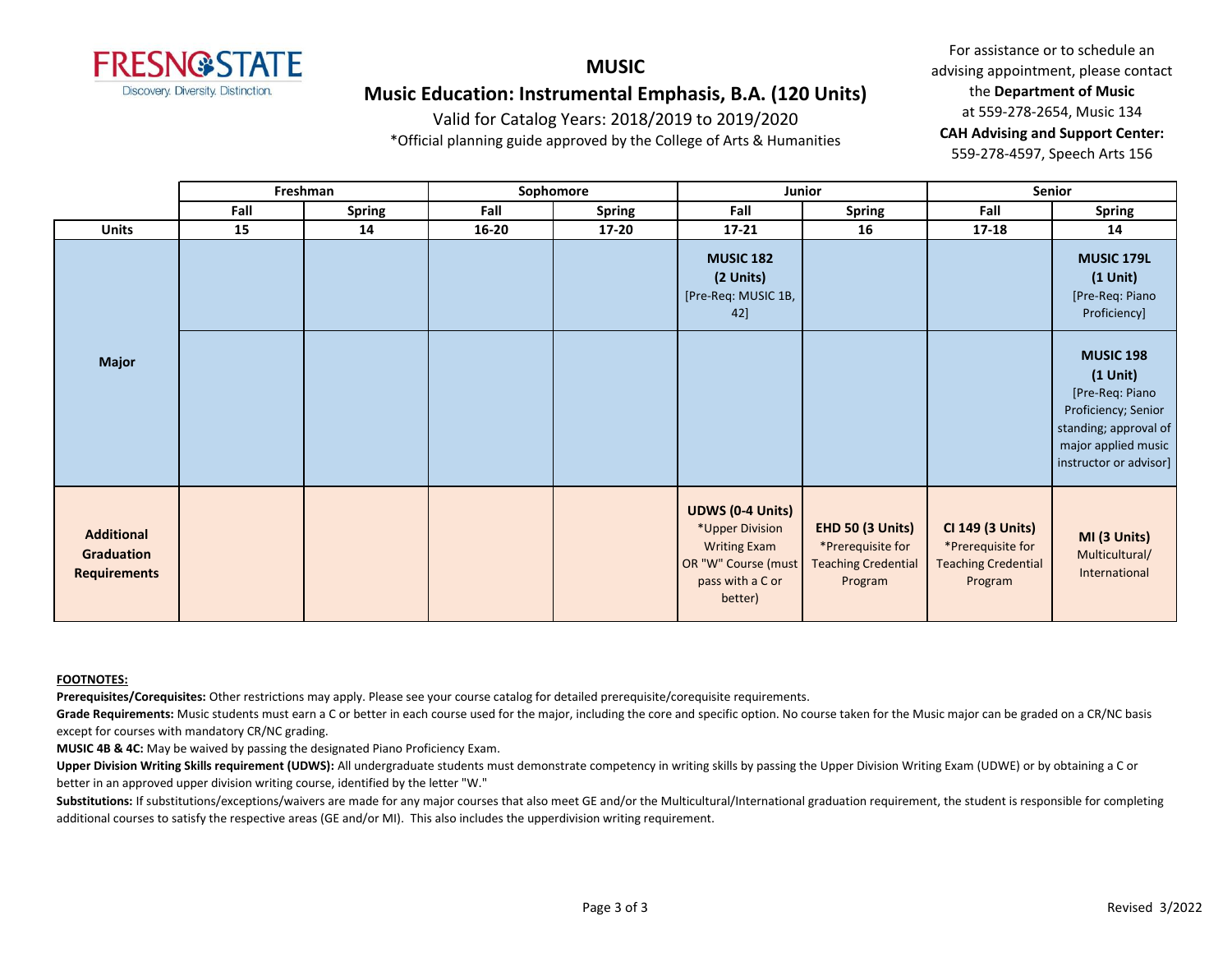

#### **MUSIC**

### **Music Education: Instrumental Emphasis, B.A. (120 Units)**

Valid for Catalog Years: 2013/2014 to 2017/2018

\*Official planning guide approved by the College of Arts & Humanities

|                             | Freshman                                                                                |                                                                                     | Sophomore                                      |                                                                                            | Junior                                            |                                                                 | <b>Senior</b>                                                                                                             |                                                 |
|-----------------------------|-----------------------------------------------------------------------------------------|-------------------------------------------------------------------------------------|------------------------------------------------|--------------------------------------------------------------------------------------------|---------------------------------------------------|-----------------------------------------------------------------|---------------------------------------------------------------------------------------------------------------------------|-------------------------------------------------|
|                             | Fall                                                                                    | <b>Spring</b>                                                                       | Fall                                           | <b>Spring</b>                                                                              | Fall                                              | <b>Spring</b>                                                   | Fall                                                                                                                      | <b>Spring</b>                                   |
| <b>Units</b>                | 15                                                                                      | 14                                                                                  | $16 - 20$                                      | $17 - 20$                                                                                  | $17 - 21$                                         | 16                                                              | $17 - 18$                                                                                                                 | 14                                              |
|                             | C1<br><b>MUSIC 9 (3 Units)</b><br>Arts                                                  | C1/C2<br>MUSIC 74 (3 Units)<br><b>Arts and Humanities</b>                           | <b>B2 (3-4 Units)</b><br>Life Sciences         | <b>B4 (3-4 Units)</b><br><b>Quantitative Reasoning</b><br>*Must pass with a C or<br>better | <b>B1 (3-4 Units)</b><br><b>Physical Sciences</b> | <b>D3 (3 Units)</b><br><b>Social Science</b>                    | TC.<br><b>MUSIC 171 (3)</b><br>Units)<br><b>Arts &amp; Humanities</b><br>[Pre-Req: GE<br>Foundation<br>8. Broadth Area Cl | MI (3 Units)<br>Multicultural/<br>International |
| General<br><b>Education</b> | <b>A1 (3 Units)</b><br><b>Oral Communication</b><br>*Must pass with a C or<br>better    | <b>A3 (3 Units)</b><br><b>Critical Thinking</b><br>*Must pass with a C<br>or better | <b>B3 (0-3 Units)</b><br>Lab                   | <b>C2 (3-4 Units)</b><br><b>Humanities</b>                                                 |                                                   | IB (3 Units)<br><b>Physical Universe</b><br>&<br>Its Life Forms | $E1$ (3 Units)<br>Lifelong<br><b>Understanding &amp; Self</b><br>Development                                              |                                                 |
|                             | <b>A2 (3 Units)</b><br><b>Written Communication</b><br>*Must pass with a C or<br>better |                                                                                     | <b>D1 (3 Units)</b><br><b>American History</b> | <b>D2 (3 Units)</b><br><b>American Government</b>                                          |                                                   |                                                                 | <b>ID (3-4 Units)</b><br>Social, Political, &<br><b>Economic Institutions</b>                                             |                                                 |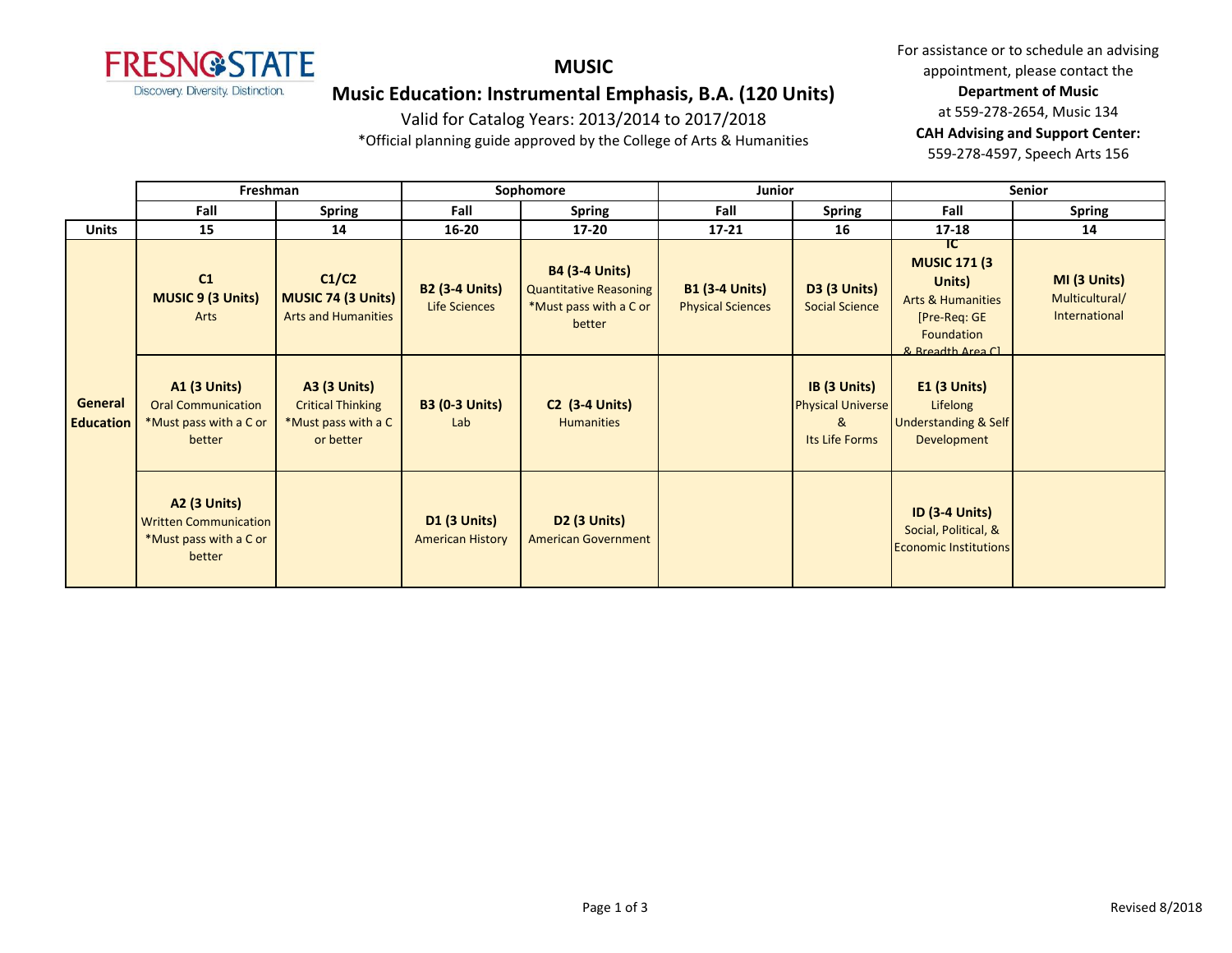

**MUSIC**

## **Music Education: Instrumental Emphasis, B.A. (120 Units)**

Valid for Catalog Years: 2013/2014 to 2017/2018

\*Official planning guide approved by the College of Arts & Humanities

|              | Freshman                                                                |                                                              | Sophomore                                                                                                         |                                                                                                                                   | <b>Junior</b>                                                                 |                                                                                  | <b>Senior</b>                                         |                                                                                                                                                            |
|--------------|-------------------------------------------------------------------------|--------------------------------------------------------------|-------------------------------------------------------------------------------------------------------------------|-----------------------------------------------------------------------------------------------------------------------------------|-------------------------------------------------------------------------------|----------------------------------------------------------------------------------|-------------------------------------------------------|------------------------------------------------------------------------------------------------------------------------------------------------------------|
|              | Fall                                                                    | <b>Spring</b>                                                | Fall                                                                                                              | <b>Spring</b>                                                                                                                     | Fall                                                                          | <b>Spring</b>                                                                    | Fall                                                  | <b>Spring</b>                                                                                                                                              |
| <b>Units</b> | 15                                                                      | 14                                                           | $16 - 20$                                                                                                         | $17 - 20$                                                                                                                         | 17-21                                                                         | 16                                                                               | $17 - 18$                                             | 14                                                                                                                                                         |
| <b>Major</b> | MUSIC 1A (1 Unit)                                                       | MUSIC 1B (1 Unit)<br>[Pre-Req: MUSIC 1A]                     | MUSIC 1C (1 Unit)<br>[Pre-Req: MUSIC 1B]                                                                          | MUSIC 1D (1 Unit)<br>[Pre-Req: MUSIC 1C]                                                                                          | MUSIC 20 (0 Unit)                                                             | <b>MUSIC 20</b><br>$(0$ Unit $)$                                                 | MUSIC 20 (0 Unit)                                     | MUSIC 20 (0 Unit)                                                                                                                                          |
|              | MUSIC 20 (0 Unit)                                                       | MUSIC 4B (2 Units)<br>[Pre-Req: MUSIC 9]                     | MUSIC 4C (2 Units)<br>[Pre-Req: MUSIC 4B]<br>*Must pass Piano<br>Proficiency Exam<br>after completing<br>MUSIC 4C | MUSIC 20 (0 Unit)                                                                                                                 | <b>MUSIC 31 - 39</b><br>$(1$ Unit)                                            | <b>MUSIC 31 - 39</b><br>$(1$ Unit)                                               | <b>MUSIC 103 (1 Unit)</b>                             | <b>MUSIC</b><br>102CC/MC/CS/WC<br>or 103CC (1 Unit)                                                                                                        |
|              | MUSIC 31 - 39 (1<br>Unit)                                               | MUSIC 20 (0 Unit)                                            | MUSIC 20 (0 Unit)                                                                                                 | <b>MUSIC 31 - 39</b><br>$(1$ Unit)                                                                                                | <b>MUSIC 103 (1 Unit)</b>                                                     | <b>MUSIC 103</b><br>$(1$ Unit)                                                   | <b>MUSIC 119</b><br>$(1$ Unit)<br>[Pre-Req: MUSIC 41] | <b>MUSIC 103 (1 Unit)</b>                                                                                                                                  |
|              | MUSIC 40 (3 Units)<br>[Pre-Req: Concurrent<br>enrollment<br>in MUSIC 9] | <b>MUSIC 31 - 39</b><br>$(1$ Unit)                           | <b>MUSIC 31 - 39</b><br>$(1$ Unit)                                                                                | MUSIC 43 (3 Units)<br>[Pre-Req: MUSIC 42]                                                                                         | MUSIC 122A<br>(2 Units)<br>[Pre-Req: MUSIC 41]                                | MUSIC 124A<br>(2 Units)<br>[Pre-Req: MUSIC<br>41]                                | <b>MUSIC 126</b><br>(2 Units)<br>[Pre-Req: MUSIC 41]  | MUSIC 127A<br>(2 Units)<br>[Pre-Req: MUSIC 41]                                                                                                             |
|              | <b>MUSIC 103 (1 Unit)</b>                                               | MUSIC 41 (3 Units) MUSIC 42 (3 Units)<br>[Pre-Req: MUSIC 40] | [Pre-Req: MUSIC 41]                                                                                               | <b>MUSIC 103 (1 Unit)</b>                                                                                                         | <b>MUSIC 154 (3 Units)</b><br>[Pre-Req: MUSIC 41;<br>Piano Proficiency]       | <b>MUSIC 161B</b><br>(3 Units)<br>[Pre-Req: MUSIC<br>41, 74; Junior<br>standing] | <b>MUSIC 131 - 139</b><br>$(1$ Unit)                  | <b>MUSIC 131 - 139</b><br>$(1$ Unit)                                                                                                                       |
|              |                                                                         | <b>MUSIC 103</b><br>$(1$ Unit)                               | MUSIC 58 (2 Units)<br>[Pre-Req: MUSIC 41]                                                                         | MUSIC 158A<br>or 158B (2 Units)<br>[Pre-Req: MUSIC 58]<br>*Must pass Conducting<br>Proficiency Exam after<br>completing MUSIC 158 | <b>MUSIC 159 (2 Units)</b><br>[Pre-Req: MUSIC 41]<br><b>*FALL ONLY</b>        |                                                                                  |                                                       | <b>MUSIC 169 (2 Units)</b><br>[Pre-Req: MUSIC 43, 158A,<br>or 158B; MUSIC 121, 122A,<br>124A, 126, 127A;<br><b>Conducting Proficiency]</b><br>*SPRING ONLY |
|              |                                                                         | Jury I (0 Unit)                                              | <b>MUSIC 103</b><br>$(1$ Unit)                                                                                    | Jury II (0 Unit)<br>[Pre-Req: Piano<br>Proficiency; MUSIC 1B]                                                                     | <b>MUSIC 161A</b><br>(3 Units)<br>[Pre-Req: MUSIC 41,<br>74; Junior standing] |                                                                                  |                                                       | <b>MUSIC 179 (2 Units)</b><br>[Pre-Req: Piano<br>Proficiency; MUSIC 43,<br>158A, or 158B]                                                                  |